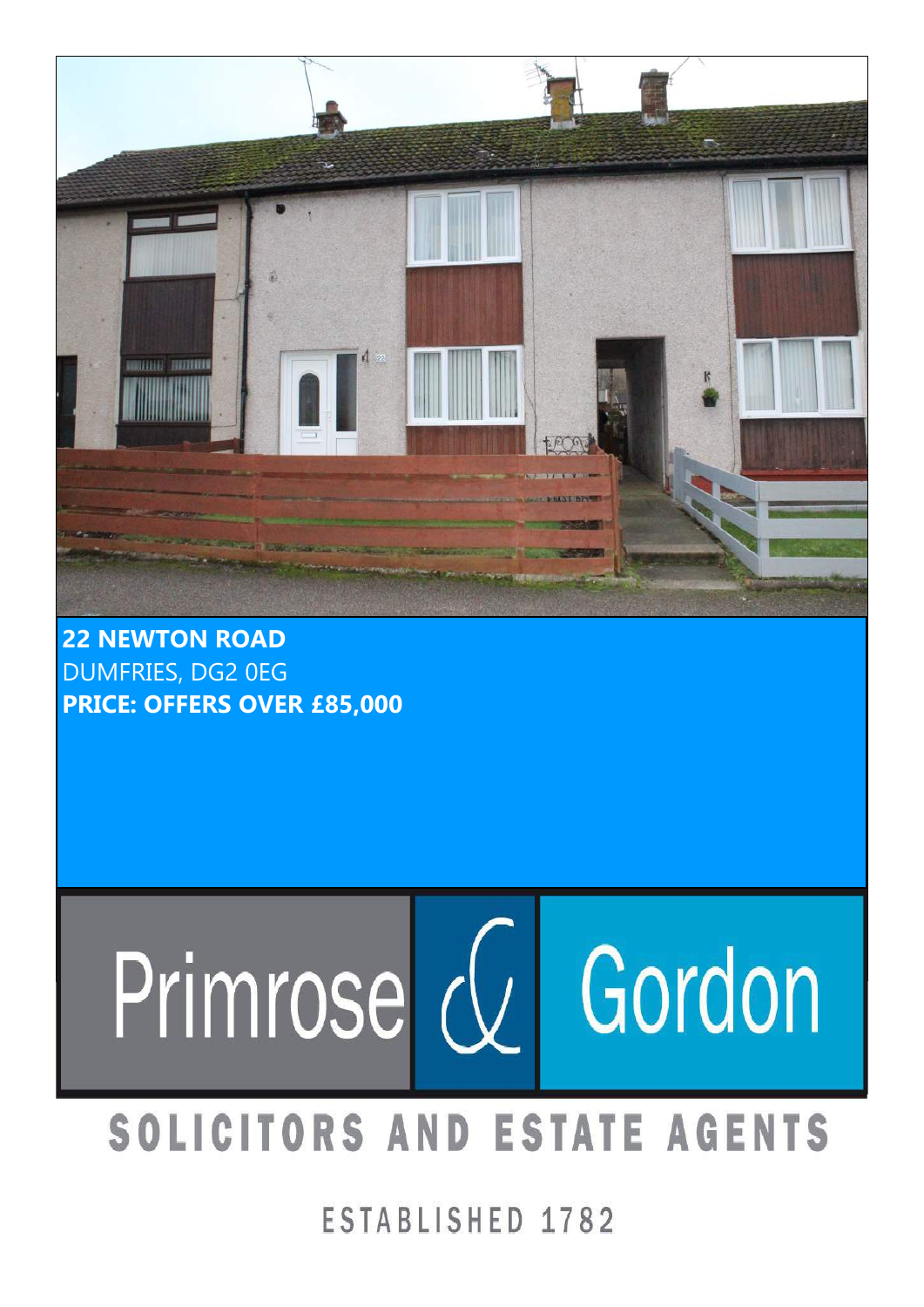

Room dimensions:

Living Room 9'11" x 20'08" (approx) Home Report—www.onesurvey.com Kitchen 8'03" x 11'03" (approx) Bathroom  $6'00''$  x  $5'05''$  (approx) **EPC** = **C** Bedroom 1 12'06" x 11'08" (approx) Bedroom 2 15'08" x 12'01" (approx) (longest & widest) Viewings are strictly by appointment

Viewings are strictly by appointment<br>only by telephoning the selling agents on 01387 267316. These will be carried out with current Covid-19 regulations.

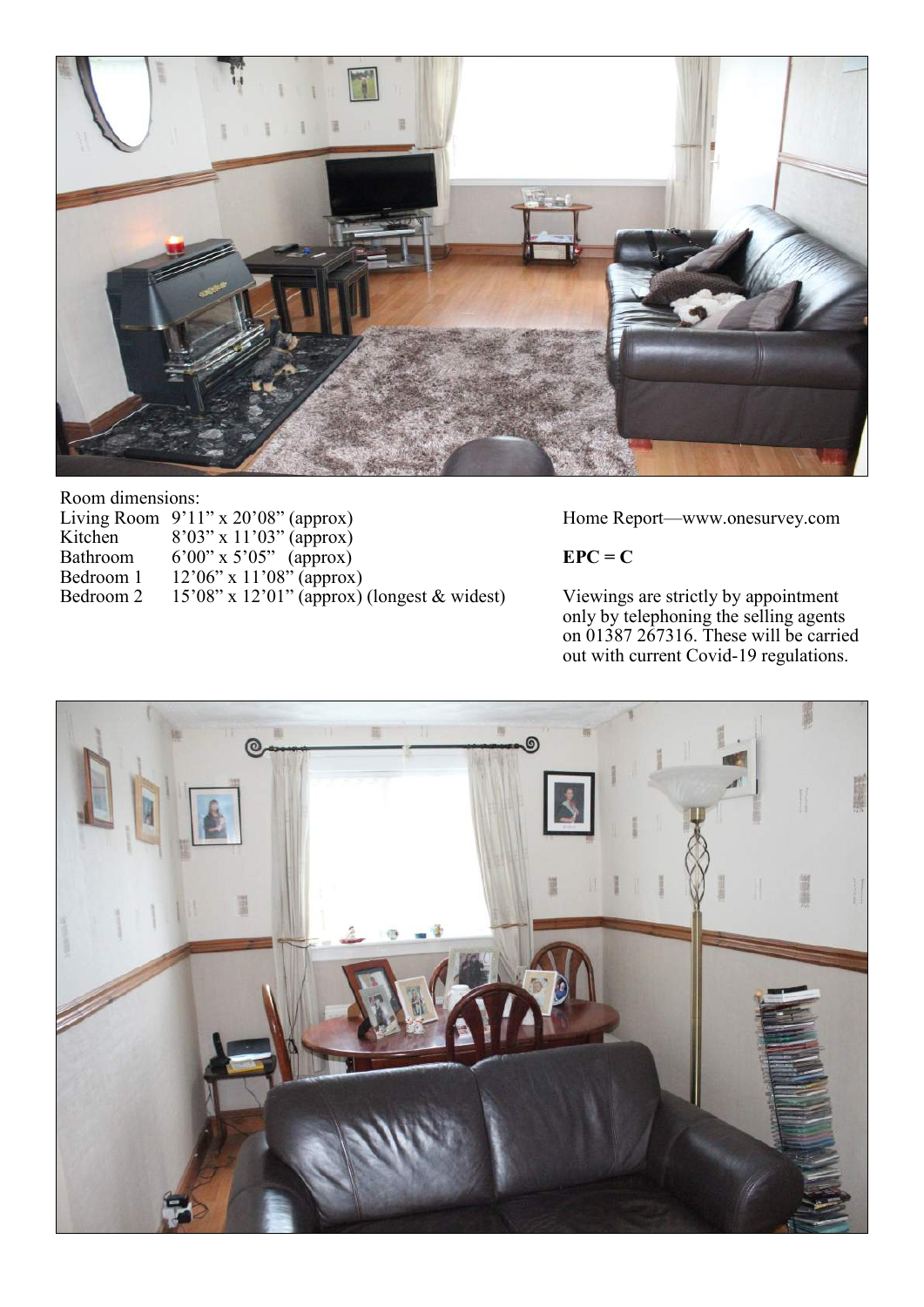22 Newton Road is in a central location within the Lochside area of Dumfries. There are a variety of amenities including schools, nursery, recreation grounds and a regular bus service to Dumfries town centre. Two bedroom, terraced house. The property benefits from double glazing and gas central heating throughout. Newton Road is ideal as a starter or small family home and is also suitable as a potential buy to let property. Furniture and white goods can be purchased under separate negotiation.

The accommodation comprises: Entrance hallway, large understairs cupboard. Good sized living room/dining area with two double glazed windows to the front and rear, gas fire with marble hearth. Modern fitted kitchen with wall and base units and marble-effect worktops, stainless steel sink, vegetable preparation and left hand drainer, part tiled, built-in electric oven and four ring hob with extractor fan, plumbed for washing machine and space for tumble dryer, window overlooking rear garden and back door. Stairs to first floor with handrail on one side, landing with loft hatch. Bathroom with W.C., washhand basin and bath with Triton T80 shower. Two large double bedrooms one rear facing and one to the front with built-in double wardrobe with hanging rail and shelf and a large built-in cupboard. Front garden is laid to lawn with shared close to rear. The rear garden is easily maintained, mostly laid to lawn with some stone chips to the rear and shed included in sale.



#### **SERVICES**

Mains water, gas, electricity and drainage.

#### **OFFERS**

Must be made in standard written Scottish Legal form to the Selling Agents. Prospective purchasers are strongly advised to register their interest in writing please with the Selling Agents Messrs. Primrose & Gordon so as to be notified of any Closing Date that may be fixed.

#### CONSUMER PROTECTION FROM UNFAIR TRADING REGULATIONS 2008:-

These particulars have been carefully prepared and are believed to be accurate but they are not guaranteed and prospective purchasers will be deemed to have satisfied themselves on all aspects of the property when they make an offer. We the Selling Agents, have not tested any services or items included in the sale (electrical, solid fuel, water, drainage or otherwise) and make no representation, express or implied, as to their condition. All measurements are approximate and for guidance only. Photographs are purely illustrative and not indicative of (a) the extent of the property or (b) what is included in the sale. Measurements have been taken by a laser distance meter.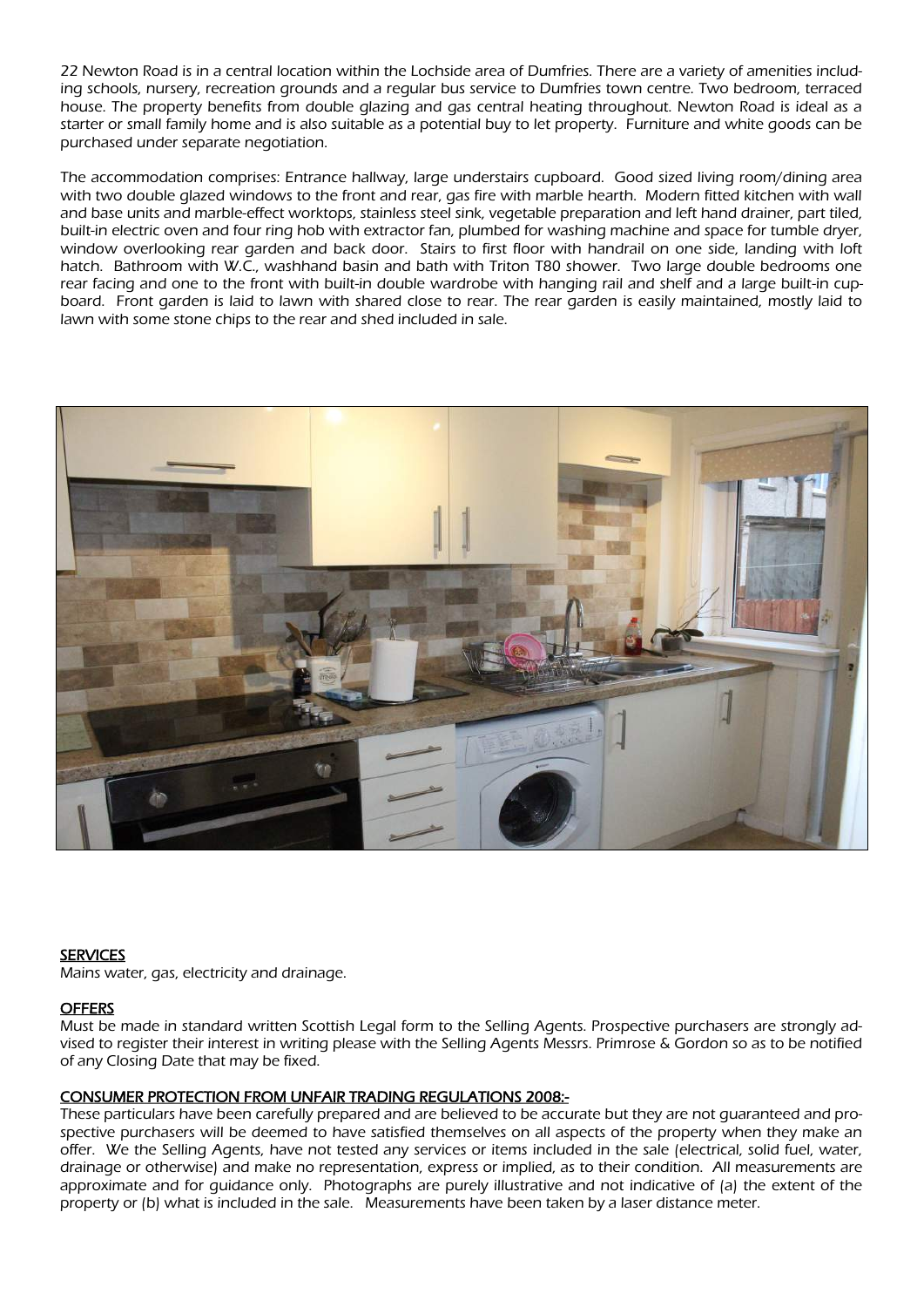



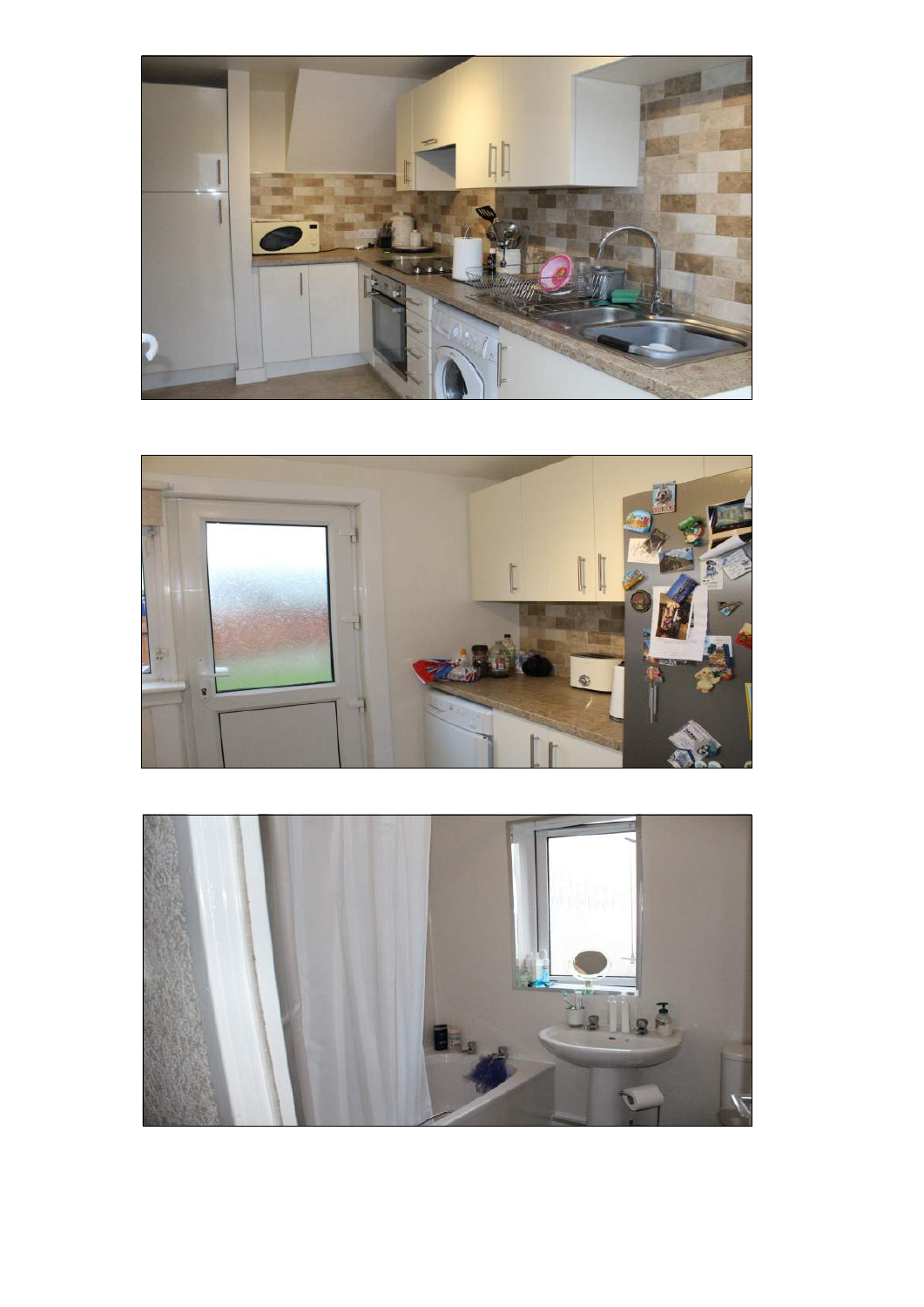



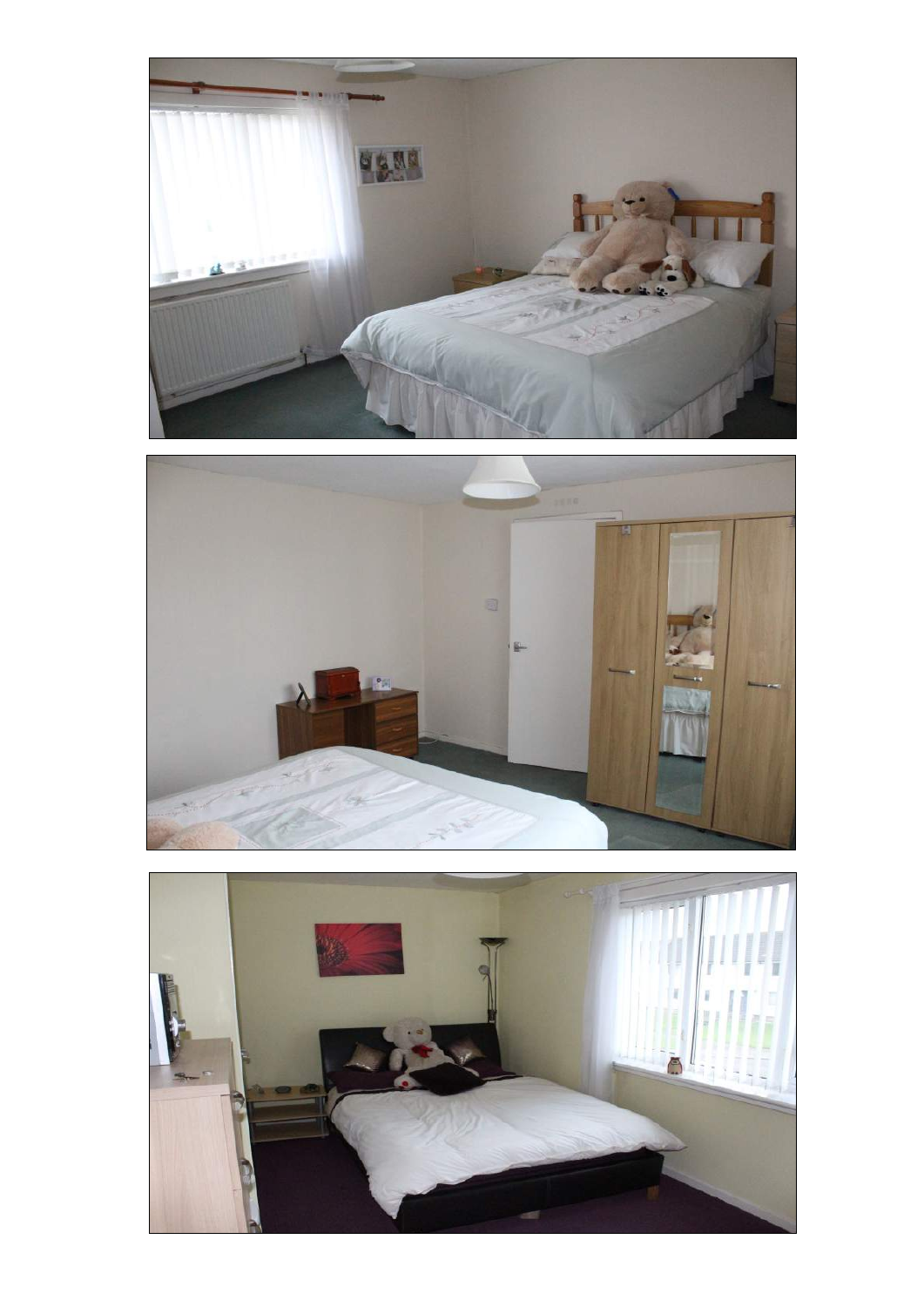



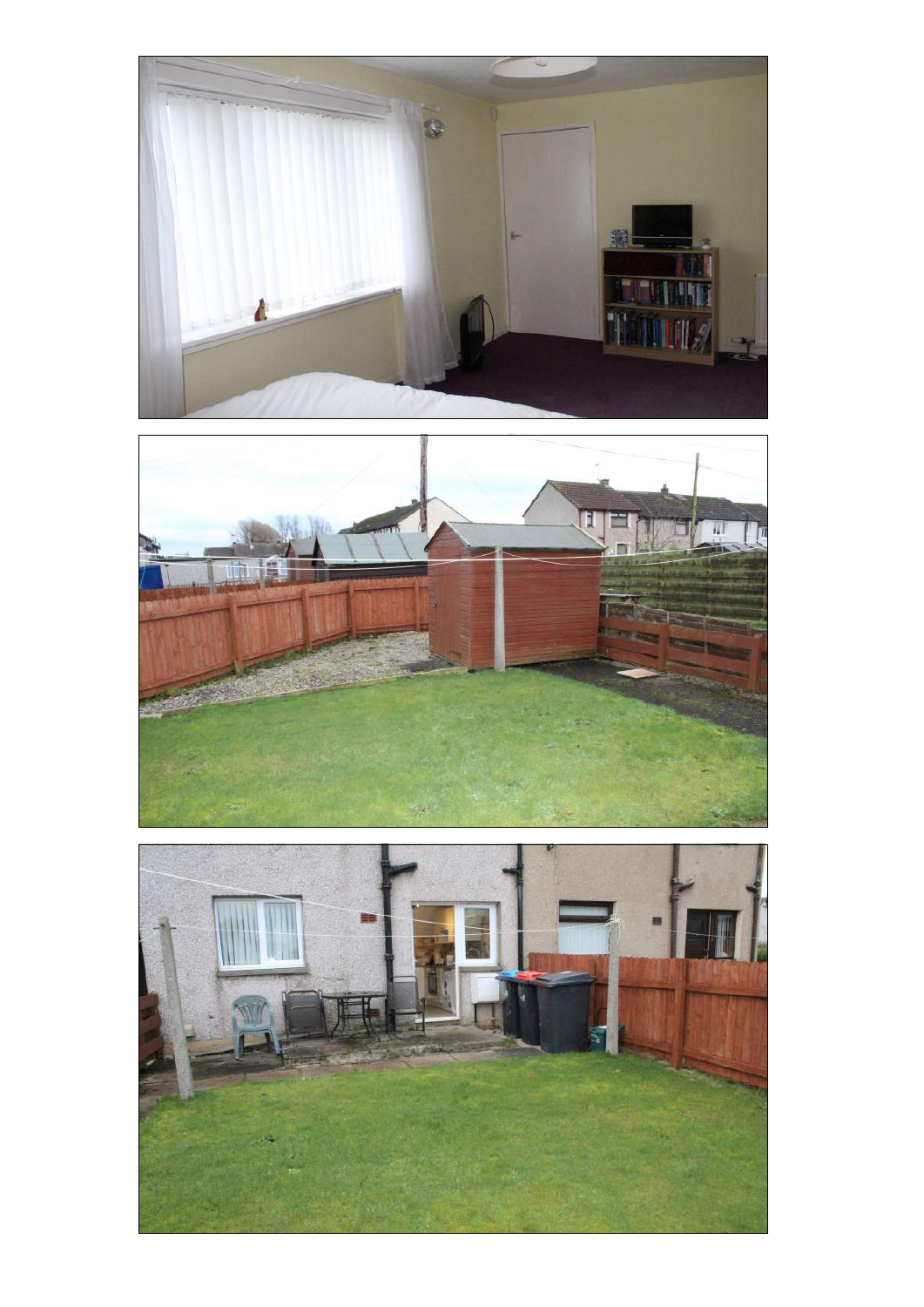### 22 Newton Road, Dumfries

#### Ground Floor



This plan is for illustrative purposes only and may not accurately represent the property. Plan not to scale.